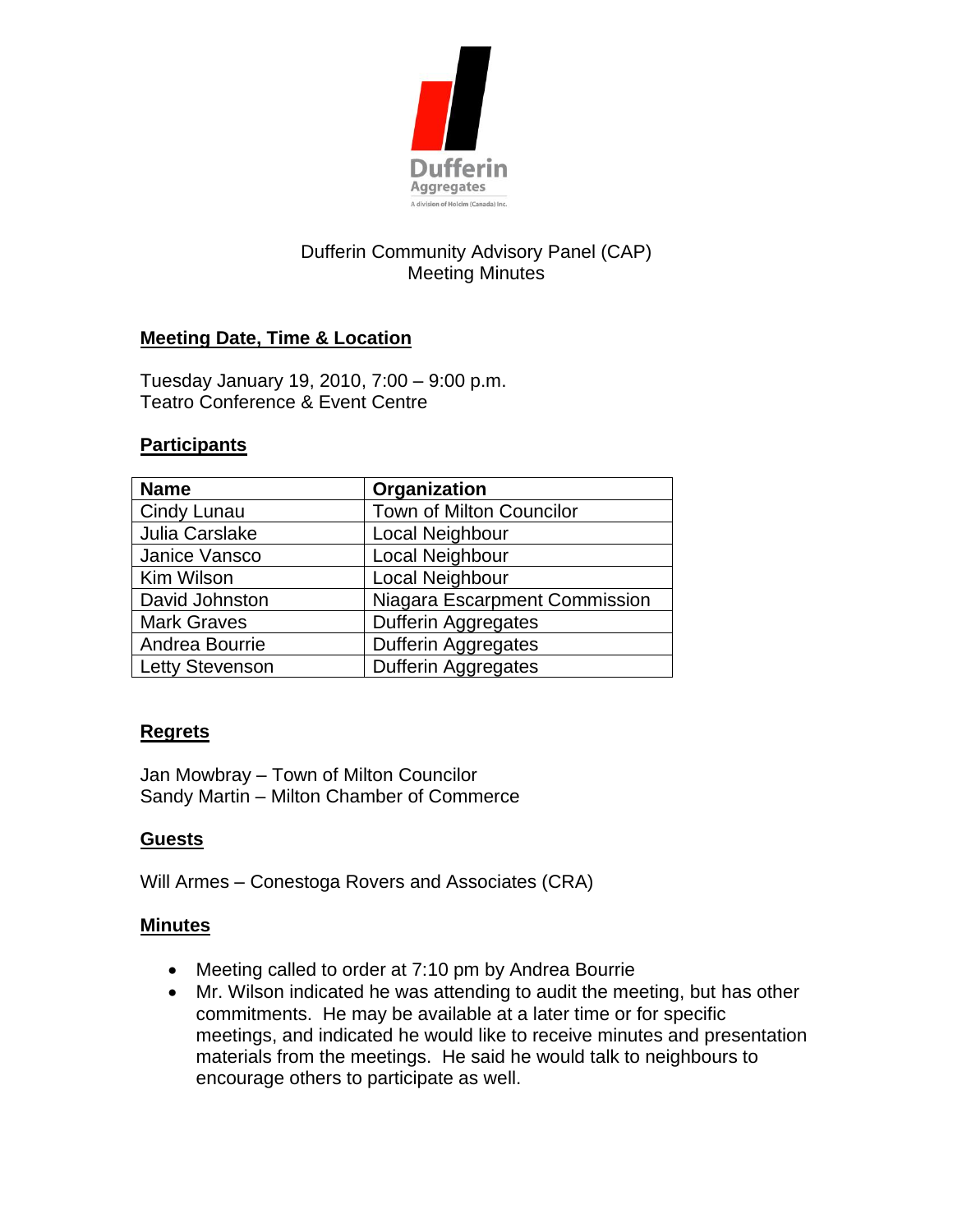- Andrea moved to modify agenda to allow Will Armes to present first in order to allow members who had to leave early to get the full presentation and Q&A time. Motion passed.
- Will Armes from CRA gave a presentation on Hydrogeology. Open discussion and Q&A were facilitated throughout the presentation.
- Andrea asked if there were questions specific to the content of the presentation. She then opened the floor for discussion.
- Kim asked if the groundwater mound which shows localized movement to the north would exist if the quarry was not there. Will's response was it is a natural groundwater recharge area that existed prior to North Quarry extraction. Groundwater builds up and flows away in all directions. One of the primary purposes of the WMS in the extension is to maintain this northerly groundwater flow towards the  $6<sup>th</sup>$  Line tributary. The local water table is defined in more detail due to the interests in quarry, relative to the regional groundwater table.
- Cindy asked if global sharing of information occurs now that we understand more about what is beneath us. Andrea responded that it occurs on a more local level, and provided the example of the work being done with source water protection which draws information from the aggregate industry.
- Kim raised his concern that he only gets water quality sampling done on an annual basis, and that he feels that residential wells should be included in the monitoring program. This is an unresolved issue. Andrea advised that a DFA representative would try and get in touch with him again at his convenience.
- Kim asked if monitoring is done quarterly. Andrea responded that monitoring is done monthly, but the recharge system is monitored regularly.
- Kim suggested that his well could be affected differently than his neighbours, and asked how we are confident in the quality and quantity? Andrea said there is a process in place and will follow up with him on his specific situation. It was mentioned that testing is done at the recharge wells and at an intermediate well, and the quality meets drinking water standards. [CORRECTION: the water in the recharge system is compared to surface water quality standards. Andrea apologizes for any confusion this may have caused]
- Cindy asked what happens if a problem is found with a residential water quality test, if there is a process to inform the homeowners and how quickly would this happen. Andrea responded that there is specific protocol for this. The homeowner would be contacted by the consultant and it would happen immediately. Dufferin would also be sent notice.
- Julia stated that the homeowners have a responsibility to have there water tested and that the Region recommends quarterly sampling as a minimum.
- Julia asked how extensive the monitoring network is, and if there are wells located outside of the property boundaries. Julia requested a list of